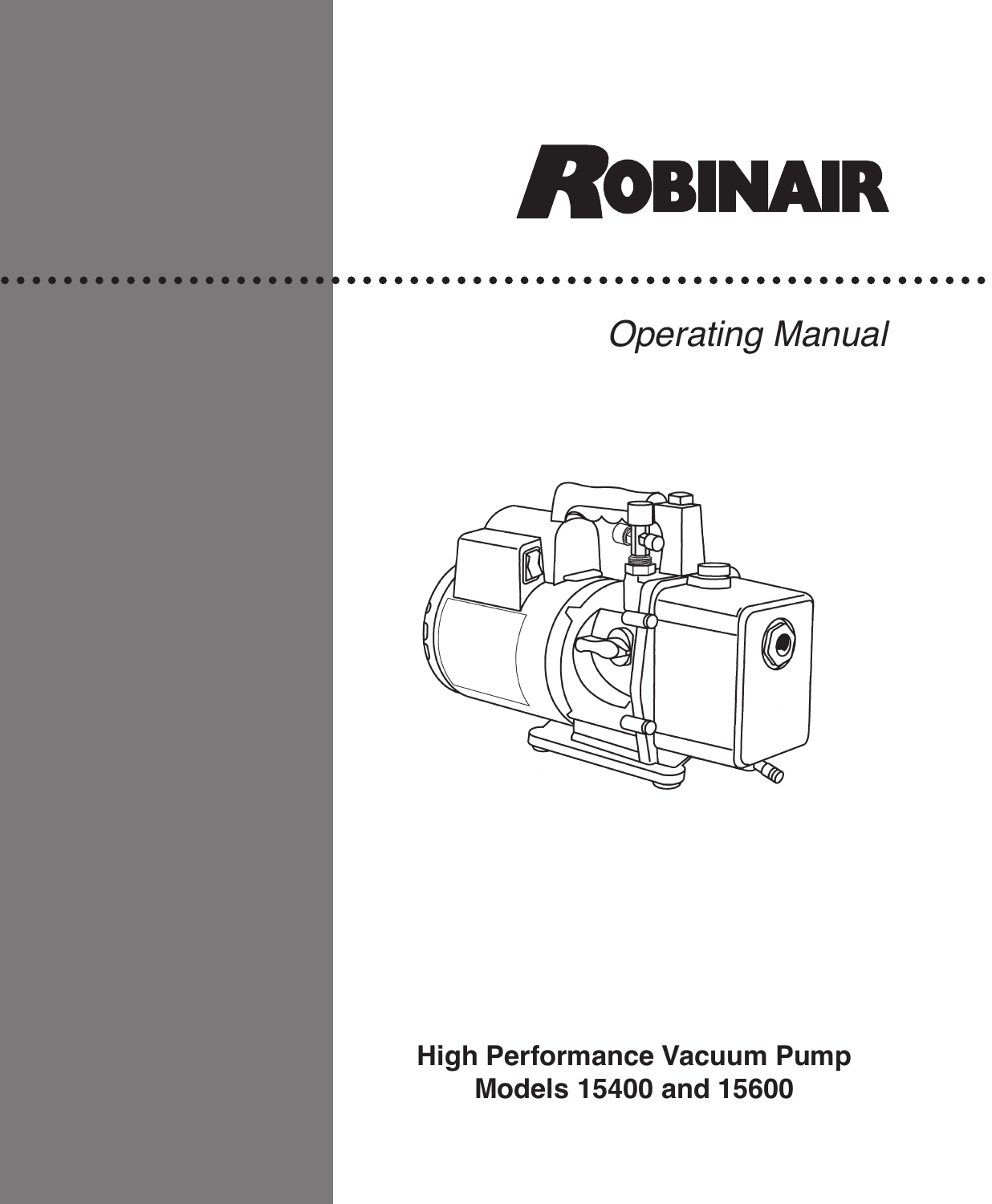## **Robinair High Performance Vacuum Pumps**

|                                        | Congratulations on purchasing one of Robinair's top quality vacuum<br>pumps. Your pump has been engineered specifically for air conditioning<br>and refrigeration service, and is built with Robinair's proven offset rotary<br>vane for fast, thorough evacuation.                    |
|----------------------------------------|----------------------------------------------------------------------------------------------------------------------------------------------------------------------------------------------------------------------------------------------------------------------------------------|
|                                        | You'll appreciate these key features                                                                                                                                                                                                                                                   |
| Iso-Valve™                             | Allows the pump to be shut off while still connected to the A/C-R<br>system, which is handy for checking rate of rise. With the valve handle in<br>the OPEN position, the pump is open to the system being evacuated. In<br>the CLOSED position, the pump is isolated from the system. |
| <b>High</b><br><b>Vacuum</b><br>Rating | The two-stage, offset, rotary vane design provides powerful, quiet,<br>high vacuum capability and ensures moisture removal, while the high<br>pumping capacity reduces evacuation time.                                                                                                |
| <b>Lifetime</b><br><b>Filtration</b>   | The intake filter prevents foreign matter from entering the pumping<br>chamber, and an internal exhaust filter separates oil vapor from the<br>exhaust flow.                                                                                                                           |
| <b>Directed</b><br><b>Exhaust</b>      | Exhaust is expelled through the handle to direct it away from the service<br>technician.                                                                                                                                                                                               |
| Gas<br><b>Ballast</b>                  | A precise amount of atmospheric air is introduced into the pump,<br>preventing condensation of moisture vapor and helping maintain the<br>purity of the pump oil. By using the gas ballast, the pump operates more<br>efficiently and pump life is extended.                           |
| <b>Sure-Grip</b><br><b>Handle</b>      | The one-piece, molded handle makes it easy to carry the pump to and<br>from job sites, and the handle stays cool to the touch during operation.                                                                                                                                        |
| Compact<br><b>Design</b>               | The pump measures just $15^{1/2}$ " long, while aluminum housing and offset<br>rotary vanes keep the pump weight low, making it easy to carry.                                                                                                                                         |

**For use on A/C-R systems using CFCs, HCFCs, and HFCs in conjunction with mineral oil, ester oil, alkylbenzene oil, and PAG oil as lubricants. Not for use with ammonia or lithium bromide systems. Not for use with flammable refrigerants.**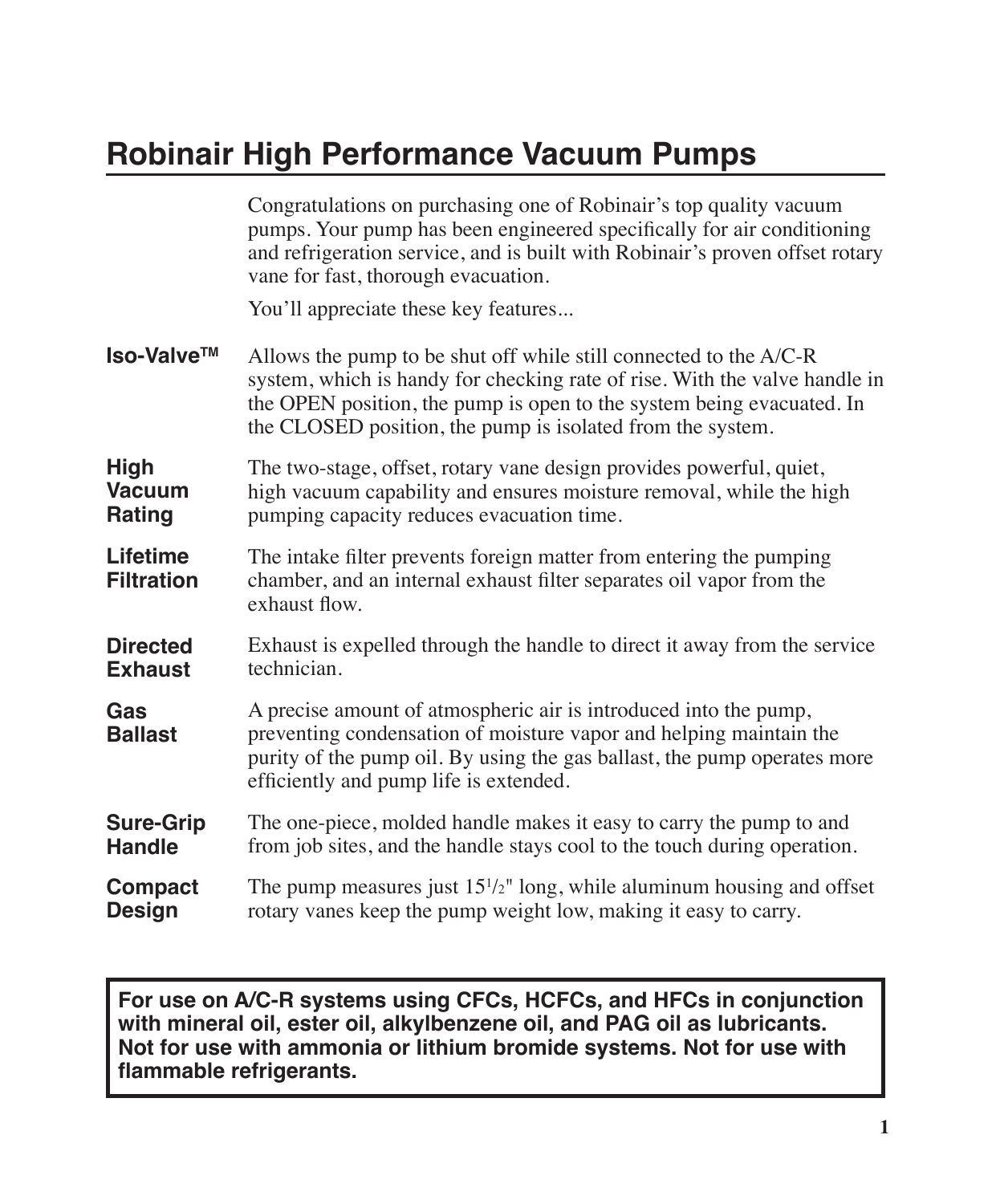

#### **Pump Components**

- 1. Intake Fitting
- 2. Gas Ballast Valve (located beside handle base)
- 3. Oil Fill Port
- 4. Sight Glass
- 5. Die-Cast Aluminum Housing
- 6. Oil Drain
- 7. Molded Polycarbonate Base
- 8. Iso-Valve<sup>™</sup>
- (isolates the pump from the system)
- 9. High-Torque Motor
- 10. Power Switch

Ţ

- 11. Through-The-Handle Exhaust
- 12. Sure-Grip Handle

### WARNING!



**Wear safety goggles when working with refrigerants. Contact with refrigerants may cause eye injury.**



**Incorrect use or electrical connections may cause electrical shock. Read and follow instructions carefully, and take precautions to avoid electrical shock hazards. All associated devices must be correctly grounded before energizing circuits.**



**Normal operating temperatures will cause certain external portions of the pump to be hot to the touch. Do not touch the pump housing or motor during operation.**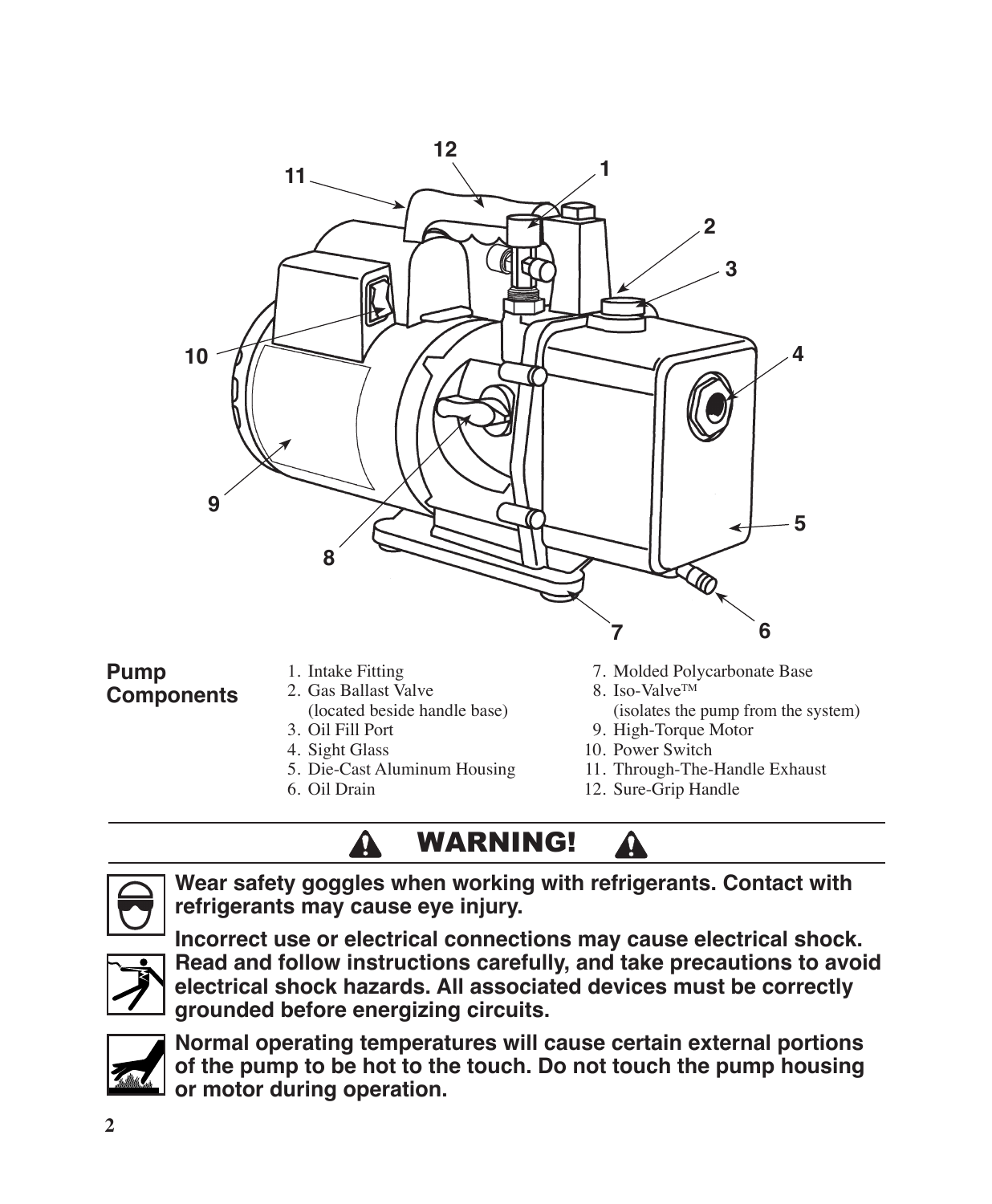### **Before using your vacuum pump...**

#### *Note on Motor Voltage Connections:*

*In all cases, motors are designed for operating voltages, plus or minus 10% of the normal rating (see SPECIFICATIONS). Single voltage motors are supplied fully connected and ready to operate.*

- 1. Verify the voltage and frequency at the outlet match the specifications on the pump motor decal. Place the ON / OFF switch in the OFF position before you plug the pump into an outlet. Verify the gas ballast valve is closed. Remove and discard the exhaust plug from the end of the pump handle.
- 2. The pump is shipped without oil in the reservoir. Before starting the pump, fill it with oil. Remove the OIL FILL cap (plastic plug directly in front of the handle), and add oil until oil just shows in the bottom of the sight glass. The approximate oil capacity of the pump is 15 ounces.
- 3. Replace the OIL FILL cap, and remove the cap from one of the inlet ports. OPEN the Iso-Valve™. Turn ON the motor switch. When the pump runs smoothly, CLOSE the Iso-Valve™, and replace the cap on the inlet port. This may take from two to 30 seconds depending on ambient temperature. After the pump runs for approximately one minute, check the sight glass for the correct oil level — the oil should be even with the sight glass OIL LEVEL line. Add oil if necessary.

*Note: When the pump is running, the oil level should be even with the line on the sight glass. Underfilling will result in poor vacuum performance; overfilling can result in oil blowing from the exhaust.*

Your pump is now ready to evacuate air conditioning and refrigeration systems. Follow normal service procedures and the A/C-R manufacturer's instructions for connections to the system.

**CAUTION Before connecting your vacuum pump to an A/C-R system, remove refrigerant from the system in an accepted manner using an approved recovery unit. Damage to the pump may occur if evacuation is started while the system is under high pressure.**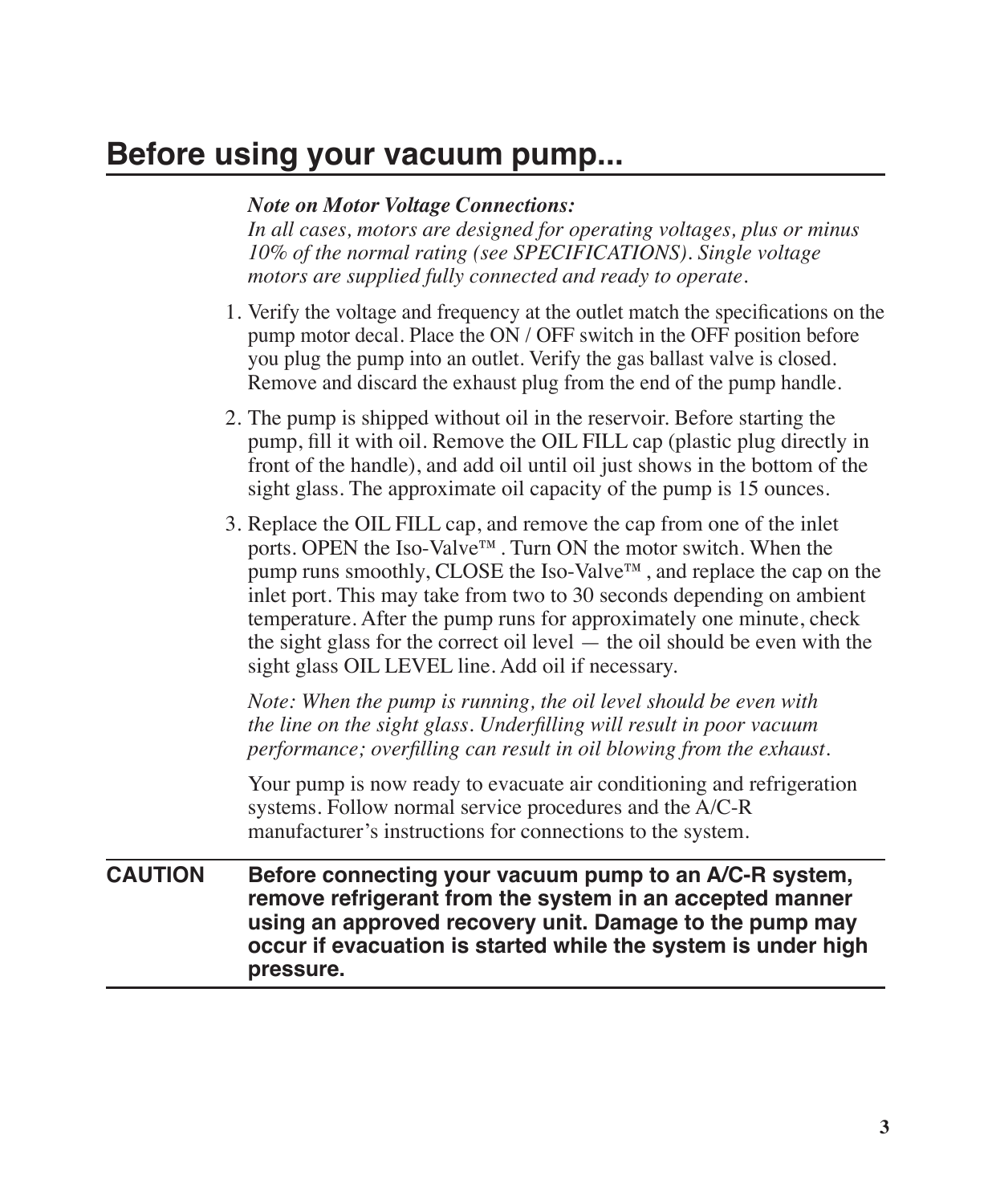Moisture from the A/C-R system that is carried into the pump as a vapor tends to condense into a liquid and combine with the vacuum pump oil. When moisture contaminates the pump oil, it reduces the pump's ability to reach its ultimate deep vacuum level.

The gas ballast valve purges a small amount of atmospheric air through the exhaust chamber. This extra volume of air mixes with the vapor from the refrigerant system to prevent condensation and to help exhaust moisture in the form of vapor from the pump.

The gas ballast valve is located beside the handle, opposite the inlet fitting. To use the gas ballast, start the pump and open the gas ballast valve until the system has reached 1000–3000 microns. Close the valve to allow the pump to pull down to its ultimate vacuum level.

The gas ballast valve may be opened or closed at any time during pump operation. It is fully open at two turns counterclockwise.

*Note: Robinair recommends the use of a thermistor vacuum gauge to most accurately measure vacuum levels.*

### **To shut down the pump after use...**

To prolong pump life and promote easy starting, follow these procedures for shutdown:

- 1. Close the manifold valve between the pump and the system.
- 2. Turn the Iso-Valve™ to the CLOSED position.
- 3. Remove the hose from the pump inlet.
- 4. Turn the pump power switch to OFF. Return the Iso-Valve™ to the OPEN position for a few seconds to relieve any vacuum inside the pump.
- 5. Cap the inlet port to prevent any contamination or loose particles from entering the port.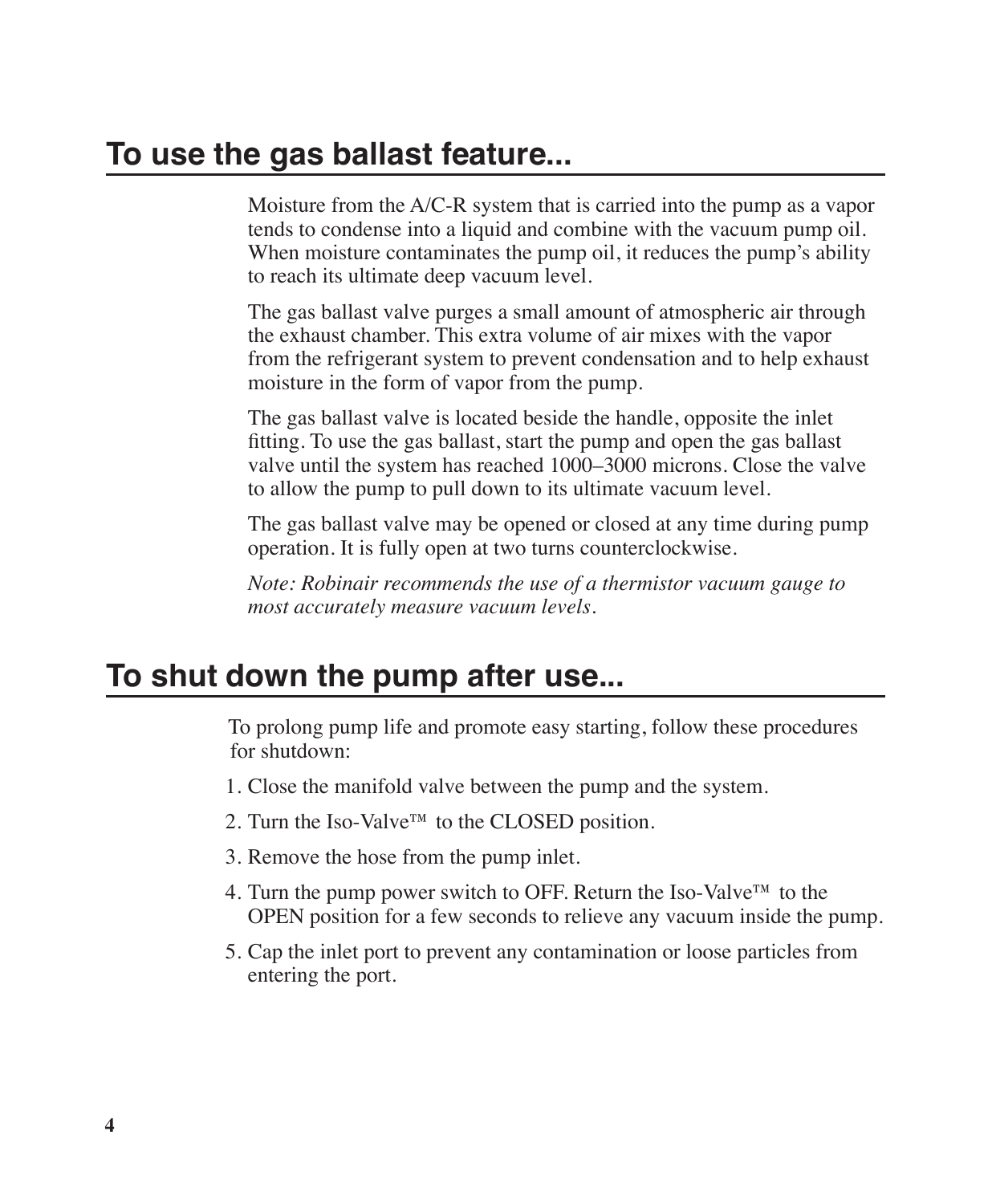### **To maintain the high vacuum pump...**

For maximum performance, Robinair recommends changing vacuum pump oil after each use. **Vacuum Pump Oil**

> The condition and type of oil used in any high vacuum pump are extremely important in determining the ultimate attainable vacuum. Robinair recommends the use of our Premium High Vacuum Pump Oil. This oil has been specifically blended to maintain maximum viscosity at normal running temperatures and to improve cold weather starts.

Robinair Premium High Vacuum Pump Oil is available in handy quart containers or in convenient gallon containers. Order by part number:

> 13203 — Quart (shipped 12 quarts per case) 13204 — Gallon (shipped 4 gallons per case)

1. Allow the pump to run until it is warmed up. **Oil** 

**Change** 

- 2. Remove the OIL DRAIN cap. Drain contaminated oil into a suitable container and dispose of it according to the regulations in your jurisdiction. Oil can be forced from the pump by opening the inlet and partially blocking the exhaust with a cloth while the pump is running. Do not operate the pump for more than 20 seconds using this method. **Procedure**
	- 3. When the flow of oil has stopped, tilt the pump forward to drain residual oil.
	- 4. Replace the OIL DRAIN cap. Remove the OIL FILL cap, and fill the reservoir with new vacuum pump oil until the oil just shows at the bottom of the sight glass. The approximate oil capacity of the pump is 15 ounces.
	- 5. Verify the inlet ports are capped, and turn ON the pump. Allow it to run for one minute, and check the oil level. If the oil is below the sight glass OIL LEVEL line, add oil slowly (with the pump running) until the oil reaches the OIL LEVEL line. Replace the OIL FILL cap, making sure the inlet is capped and the drain cap is tight.
	- 6. a) If the oil is badly contaminated with the sludge that forms when water is allowed to collect in the oil, you may need to remove the oil reservoir cover and wipe it out.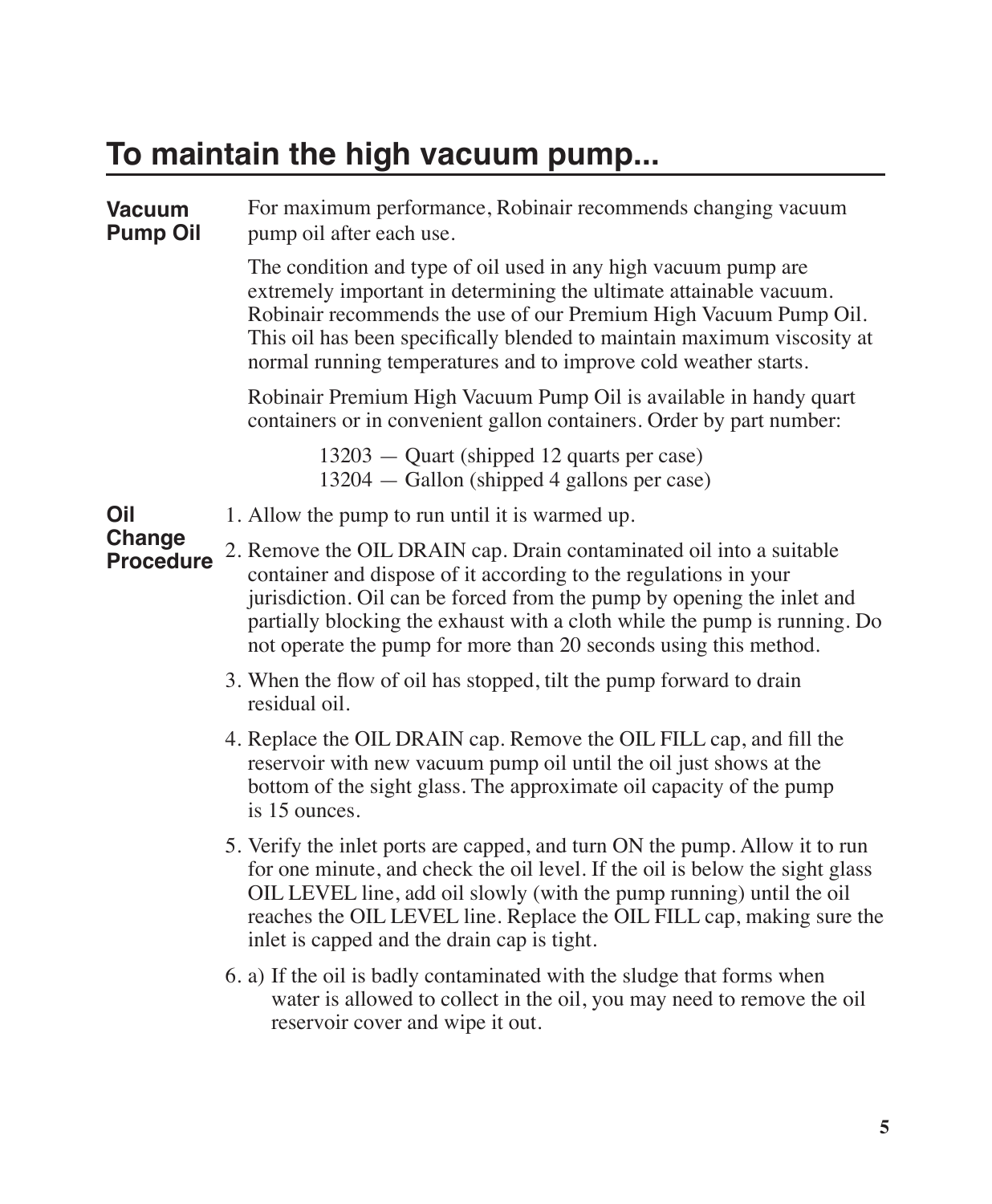|                             | b) Another method of dealing with heavily contaminated oil is to force<br>the oil from the pump reservoir. To do this, allow the pump to run<br>until it is warmed up. While the pump is still running, remove the oil<br>drain cap. Slightly restrict the exhaust. This will back-pressure the oil<br>reservoir and force the oil from it, carrying more contaminants. When<br>the oil ceases to flow, turn off the pump. |
|-----------------------------|----------------------------------------------------------------------------------------------------------------------------------------------------------------------------------------------------------------------------------------------------------------------------------------------------------------------------------------------------------------------------------------------------------------------------|
|                             | Repeat this procedure as required until the contamination is removed.<br>Replace the OIL DRAIN cap, and refill the reservoir to the correct level<br>with fresh pump oil (see Step 4).                                                                                                                                                                                                                                     |
| <b>Cleaning</b><br>the Pump | Clean the pump using only soap and water. Do not use commercial<br>cleaners containing degreasing agents that can damage polycarbonates.<br>The pump handle and base are made of $Lexan®$ , one of the toughest<br>polycarbonate plastics available, but it is sensitive to degreasing agents.                                                                                                                             |
|                             | *Lexan is a registered trademark of General Electric.                                                                                                                                                                                                                                                                                                                                                                      |

# **Troubleshooting Guide**

|                                                                    | This Robinair pump has been designed for dependable use and long life.<br>If something should go wrong, however, the following guide will help<br>you get the pump back into service as quickly as possible.                                                                                        |
|--------------------------------------------------------------------|-----------------------------------------------------------------------------------------------------------------------------------------------------------------------------------------------------------------------------------------------------------------------------------------------------|
|                                                                    | If disassembly of the pump is required, please check your warranty. The<br>warranty may be voided by misuse or customer tampering that results in<br>the pump being inoperable.                                                                                                                     |
| <b>Failure</b><br><b>To Start</b>                                  | Check line voltage. Robinair pumps are designed to start at $\pm 10\%$ line<br>voltage (loaded) at 32° F. At extremes, however, switching between the<br>start and run windings may occur.                                                                                                          |
| Oil<br>Leakage                                                     | 1. Verify the oil is not a residual accumulation from spillage, etc.                                                                                                                                                                                                                                |
|                                                                    | 2. If leakage exists, the module cover gasket or the shaft seal may need<br>replacing. Follow the instructions supplied with Seal Replacement Kit<br>No. 15367. If leakage exists in the area of the oil drain plug, you may<br>need to reseal the plug using a commercial pipe thread sealer.      |
| <b>Failure</b><br><b>To Pull</b><br><b>A</b> Good<br><b>Vacuum</b> | 1. Verify the Iso-Valve <sup>TM</sup> on the pump is in the OPEN position.                                                                                                                                                                                                                          |
|                                                                    | 2. Verify the vacuum gauge and all connections are in good conditon and<br>leak-free. Confirm leakage by monitoring the vacuum with a thermistor<br>gauge while applying vacuum pump oil at connections or suspected leak<br>points. Vacuum will improve briefly while the oil is sealing the leak. |
|                                                                    |                                                                                                                                                                                                                                                                                                     |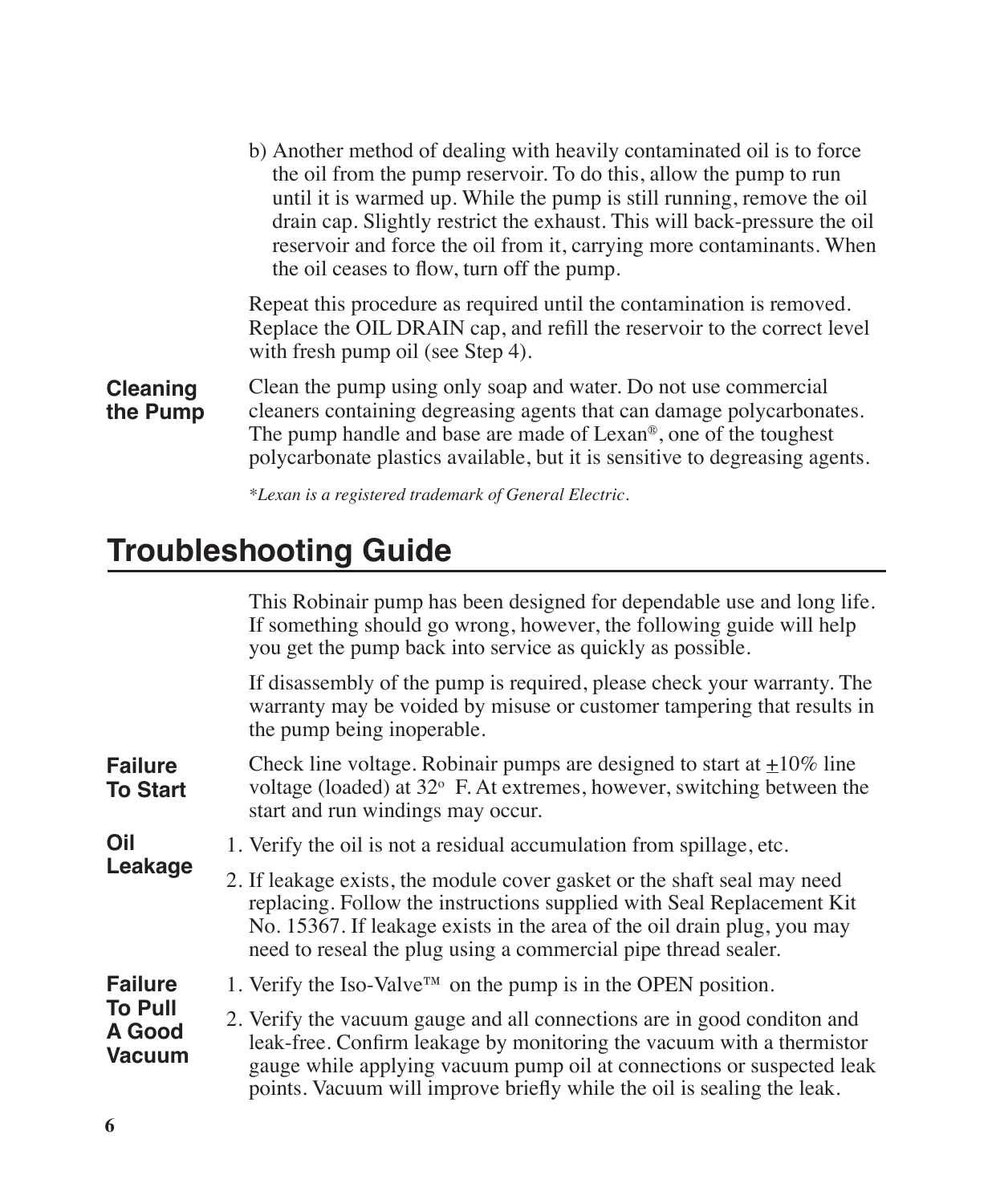3. Verify the pump oil is clean. A badly contaminated pump may require several oil flushes. See *OIL CHANGE PROCEDURE*.

*Note: Use only high vacuum pump oil such as Robinair's Premium High Vacuum Pump Oil. Other oils will prevent pull-down to a deep vacuum.*

- 4. Verify the gas ballast knob is tightly closed.
- 5. Verify the oil is at the correct level. For maximum pump operation, the oil must be even with the OIL LEVEL line on the sight glass when the pump is running. See *OIL CHANGE PROCEDURE*. Do not overfill operating temperatures will cause the oil to expand so it will appear at a higher level than when the pump is not running. To check the oil level, start the pump with the inlet capped. Check the oil level in the sight glass. Add oil if necessary.

If these procedures do not correct the problem, contact your nearest Robinair distributor. The distributor may recommend an additional replacement part (this manual contains a replacement parts list) or suggest you send your pump to the nearest authorized service center. Call Robinair's toll-free Service Line for further information: You may also visit our website at www.robinair.com for technical support. **When You Need Help**



#### **Warranty Coverage**

Robinair vacuum pumps are warranted against defects in material and workmanship for one year of normal use from the date of purchase. See your distributor for warranty details. A pump that is no longer covered by the one-year warranty period, and which fails to operate correctly, should be returned to the distributor or an authorized Robinair service center with a complete, written explanation of the problem. Before returning an out-of-warranty pump, review maintenance procedures to avoid an unnecessary return. Note that contaminated oil or an incorrect oil level will adversely affect pump performance. Replacement parts are available for doing your own service; however, this should be considered only in out-of-warranty situations. **Registration** Register your vacuum pump at www.robinair.com. **Out of Warranty Product**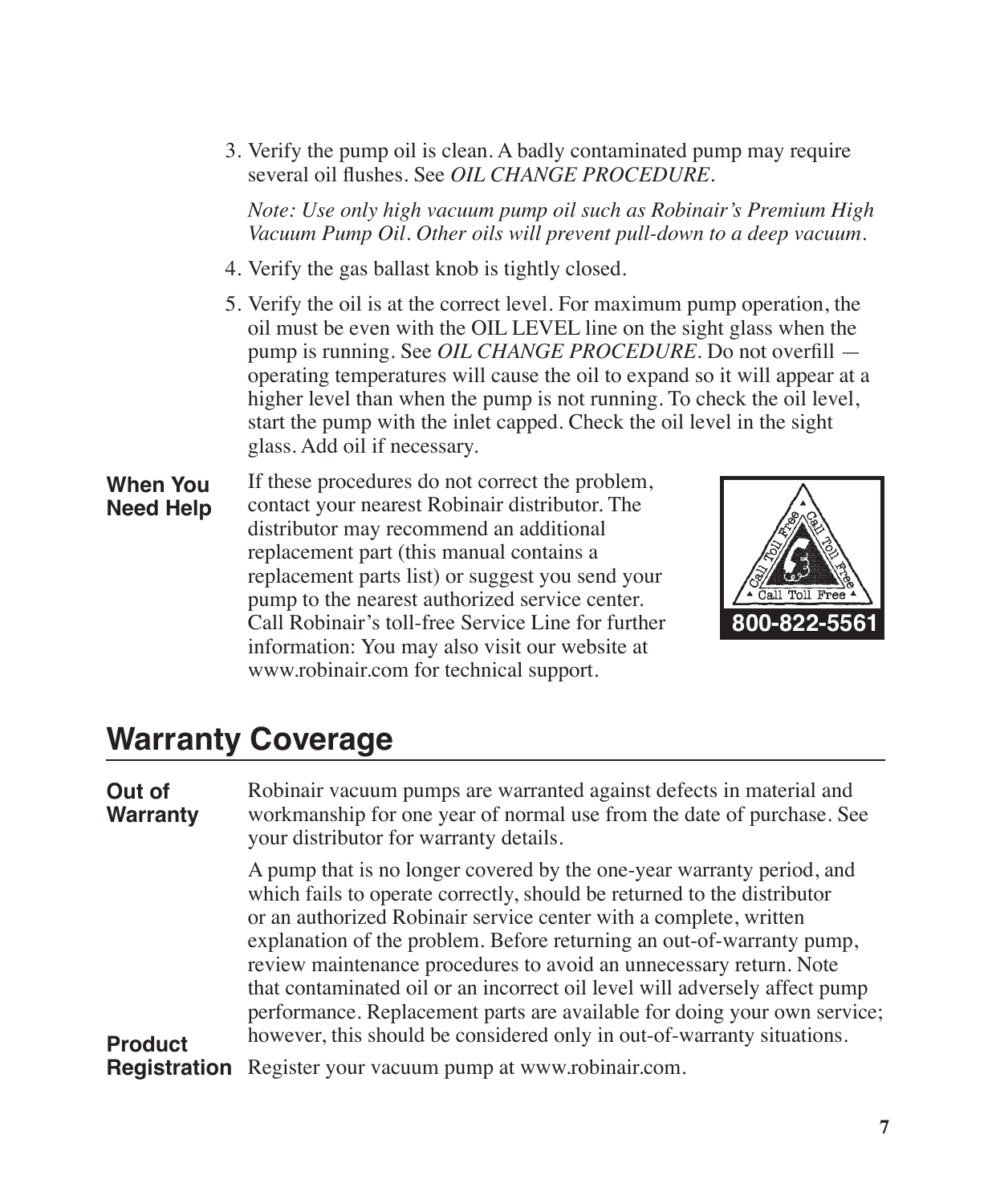

# **Replacement Parts**

| <b>Part</b>                                         | <b>Figure</b> | 15400  | 15600  |
|-----------------------------------------------------|---------------|--------|--------|
| Oil Drain Cap (qty. 6)                              |               | 40572  | 40572  |
| Oil Drain Kit (includes oil drain cap)              | 2             | 48116  | 48116  |
| Module Cover Kit (includes items 2, 4, 5)           | 3             | 15337  | 15337  |
| Oil Fill Cap (includes gas ballast valve)           | 4             | 15371  | 15371  |
| Intake Fitting (includes intake caps)               | 8             | 15364  | 555124 |
| Intake Caps $(1/4", 3/8",$ and $1/2"$ flare; 1 ea.) | 9             | 555133 | 555133 |
| Vent Bolt (includes o-rings)                        | 11            | 15338  | 15338  |
| Handle, Power Cord, Switch Assembly                 | 12            | 15366  | 15366  |
| Motor                                               | 13            | 15365  | 15370  |
| Coupling                                            | 14            | 48103  | 48103  |
| Iso-Valve™ Assembly                                 | 15            | 15368  | 15368  |
| Base and Foot Assembly                              | 16            | 15369  | 15369  |
| Replacement Module (includes Nos. 1 through 7)      | 17            | 15547  | 15548  |
| Seal Replacement Kit (not shown)                    |               | 15367  | 15367  |